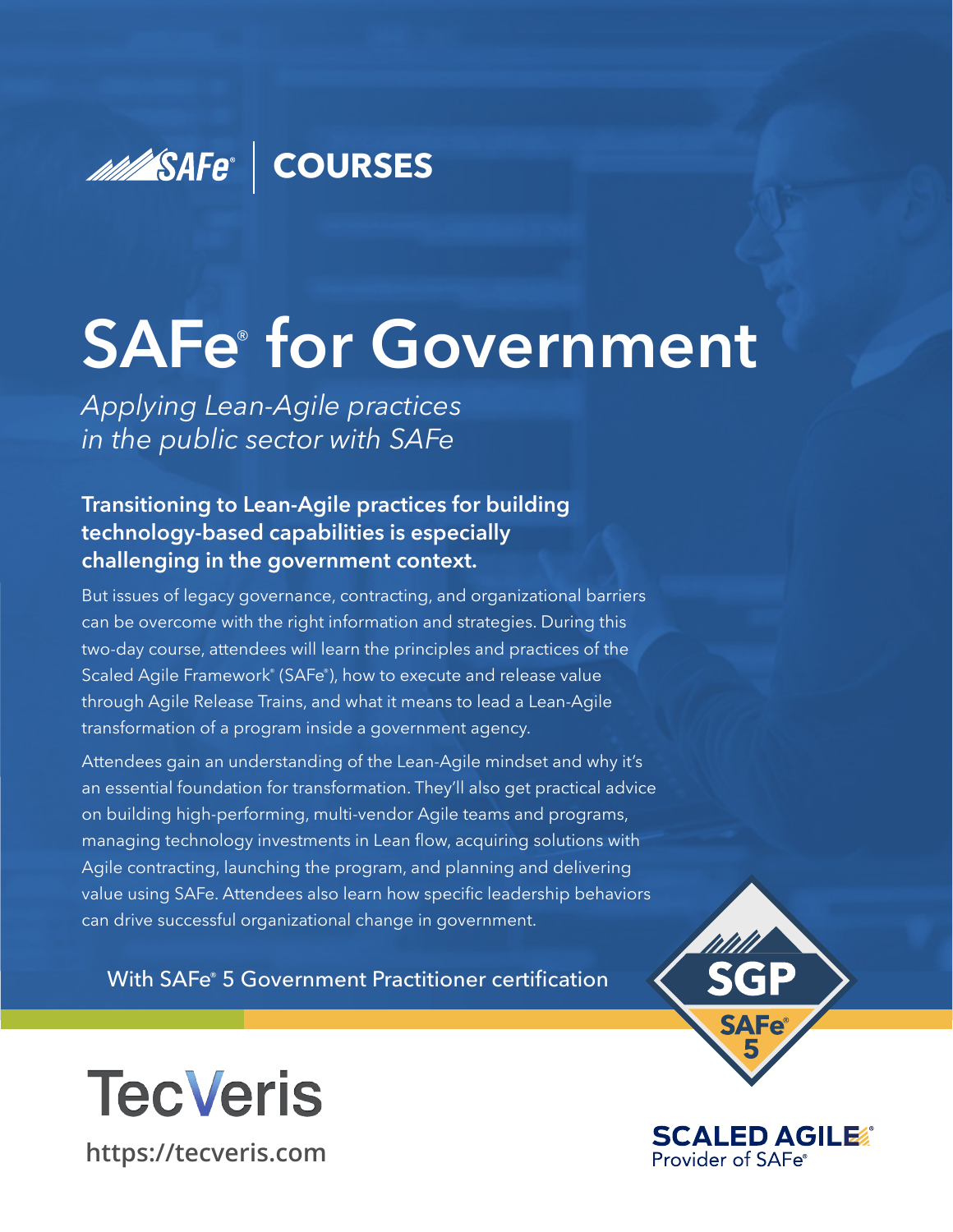### **SAFe**® **for Government**

*With SAFe®* 5 Government Practitioner Certfication *Based on version 5.0 of SAFe*



#### **Who will benefit?**

This course is designed for government leaders and influencers who can guide the decision to adopt SAFe within their agency or program. Examples include:

- Executives, directors, branch chiefs
- Managers of development, engineering, QA, architecture, operations, support
- Program and project managers
- Program/Project Management Office (PMO)

**Topics covered**

- Advancing Lean-Agile in government
- Embracing a Lean-Agile mindset
- Understanding SAFe Principles
- Creating high-performing Agile teams and programs
- Planning with cadence and synchronization
- Delivering value in Program Increments
- Mapping the path to agency and program agility
- Leading successful change



#### **What you'll learn**

To perform the role of a SAFe<sup>®</sup> for Government leader, you should be able to:

- Transition government programs from traditional software and systems development models to Lean-Agile and DevOps mindsets, principles, and practices using SAFe
- Adapt technology strategy, budgeting and forecasting, acquisition, compliance, and governance processes to flow-based practices using emerging government guidelines
- Organize government programs into one or more Agile Release Trains (ARTs) and execute in Program Increments (PIs)
- Explore Large Solution coordination in a government and multi-vendor environment
- Identify and internalize the mindset and leader behaviors essential to successful Lean-Agile transformation
- Follow success patterns for SAFe implementations adapted to the government context
- Build a preliminary outline of next steps to begin and/or accelerate the SAFe implementation in your program or agency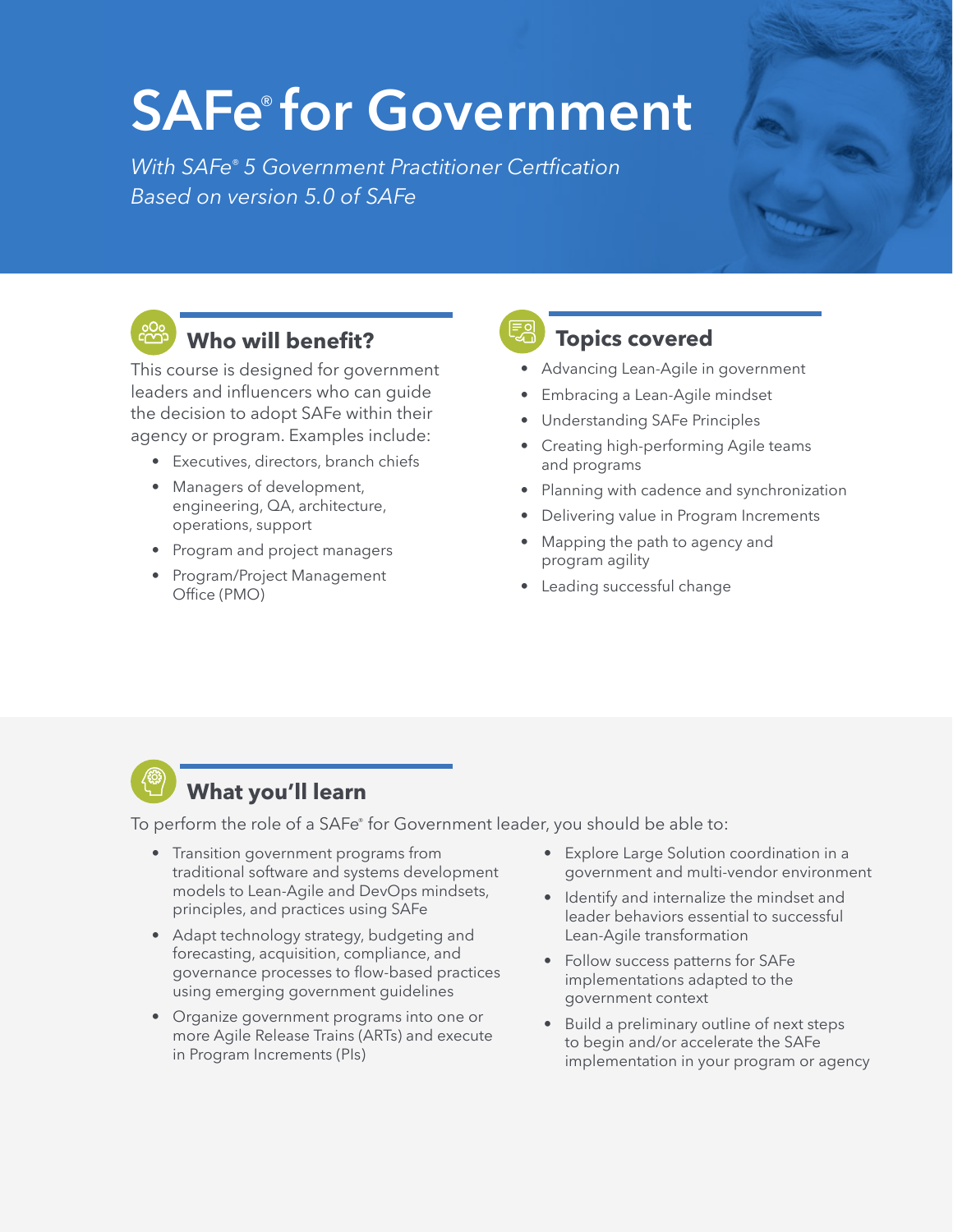*"Unlike most agile courses, SAFe® for Government understands*  and uses relevant examples and exercises specific for *government organizations and contractors to realize the full value of the Lean-Agile mindset."*

**MICHELLE RUSSO** Sr. Program Manager, Defense Division, General Dynamics Information Technology

#### **Prerequisites**

All are welcome to attend the course. regardless of experience. However, meeting the following prerequisites will make the training more productive.

- A foundational understanding of the Agile Manifesto, SAFe House of Lean, and SAFe Principles is required using pre-work suggestions
- A foundational understanding of the full lifecycle of government technology programs is helpful
- Registered attendees will receive a list of readings and videos specific to Agile in government that will be beneficial to review before the course

#### **Professional Development Units (PDUs) and Scrum Education Units (SEUs)**

- Attendees may be eligible to apply for 16 PDUs toward their continuing education requirements with the Project Management Institute (PMI) for PMP, PgMP, and PMI-ACP certifications
- Attendees may be eligible to apply for SEUs under Category C, toward



#### **What you get**

Class registration includes:

- Attendee workbook
- One-year membership to the SAFe Community Platform
- Course certificate of completion
- One Certification exam attempt (retakes at an additional fee)



#### **Annual renewal**

Certifications expire one year from the date the certification is earned.

• Renewal fee: \$100

REGISTER FOR THIS COURSE AT **[https://tecveris.com](https://www.tecveris.com/)**